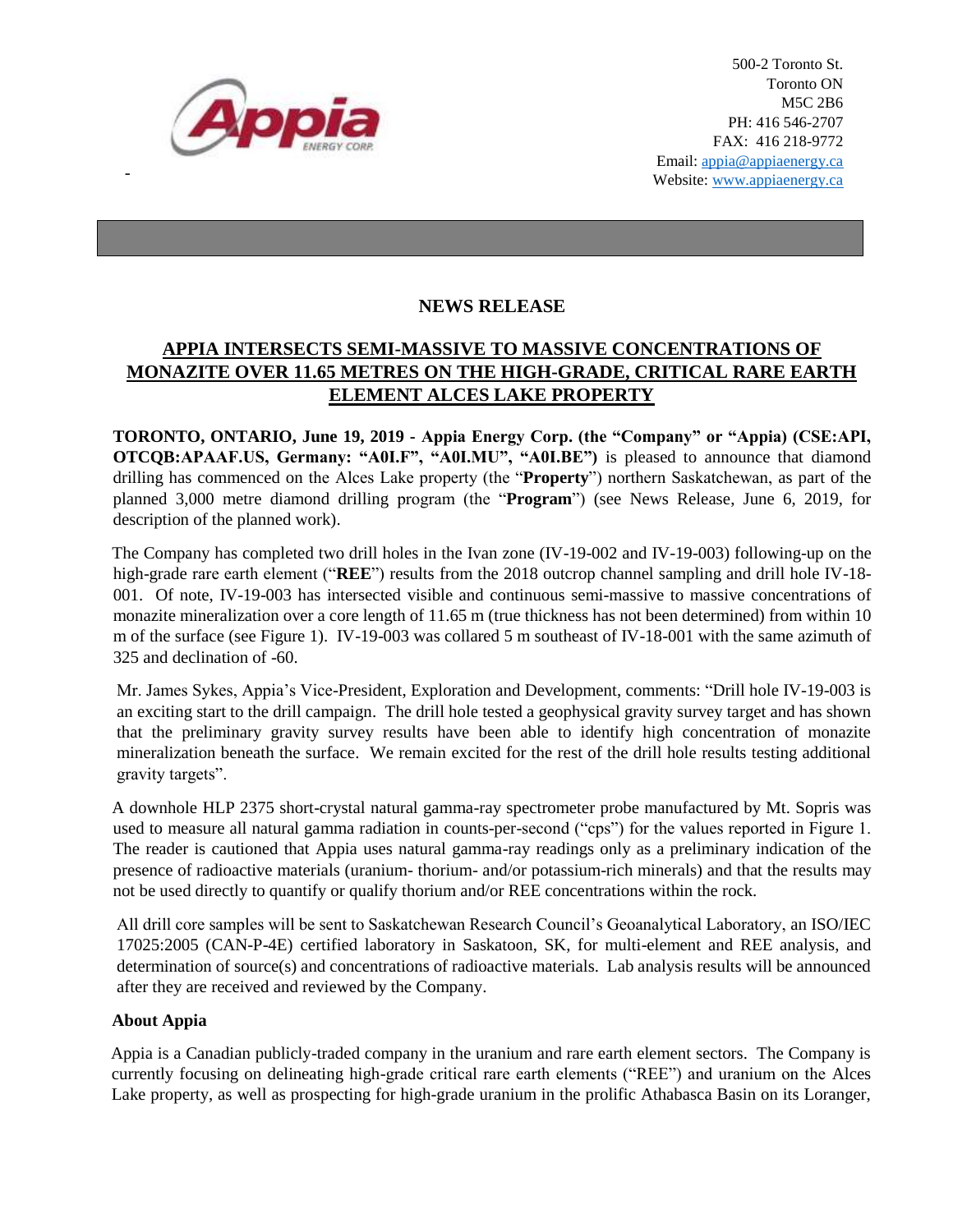North Wollaston, and Eastside properties. The Company holds the surface rights to exploration for 63,980 hectares (158,098 acres) in Saskatchewan.

The Company also has a 100% interest in 12,545 hectares (31,000 acres), including rare earth element and uranium deposits over five mineralized zones in the Elliot Lake Camp, Ontario, which historically produced over 300 million pounds of  $U_3O_8$  and is the only Canadian camp that has had significant rare earth element (yttrium) production.

Appia's technical team is directed by James Sykes, who has had direct and indirect involvement with over 550 million lbs.  $U_3O_8$  being discovered in five deposits in the Athabasca Basin.

Appia has 65.0 million common shares outstanding, 86.2 million shares fully diluted.

The technical content in this news release was reviewed and approved by Mr. Ken Wasyliuk, P.Geo, Project Manager for the Alces Lake project, and a Qualified Person as defined by National Instrument 43-101.

*Cautionary Note Regarding Forward-Looking Statements*: *This News Release contains forward-looking statements which are typically preceded by, followed by or including the words "believes", "expects", "anticipates", "estimates", "intends", "plans" or similar expressions. Forward-looking statements are not guarantees of future performance as they involve risks, uncertainties and assumptions. We do not intend and do not assume any obligation to update these forward- looking statements and shareholders are cautioned not to put undue reliance on such statements.* 

*Neither the Canadian Securities Exchange nor its Market Regulator (as that term is defined in the policies of the CSE) accepts responsibility for the adequacy or accuracy of this release.* 

For further information, please contact:

**Tom Drivas**, President, CEO and Director: (tel) 416-546-2707, (fax) 416-218-9772 or (email) [appia@appiaenergy.ca](mailto:appia@appiaenergy.ca) 

**James Sykes**, VP Exploration & Development, (tel) 306-221-8717, (fax) 416-218-9772 or (email) [jsykes@uraniumgeologist.com](mailto:jsykes@uraniumgeologist.com) 

**Frank van de Water**, Chief Financial Officer and Director, (tel) 416-546-2707, (fax) 416-218-9772 or (email) [fvandewater@rogers.com](mailto:fvandewater@rogers.com)